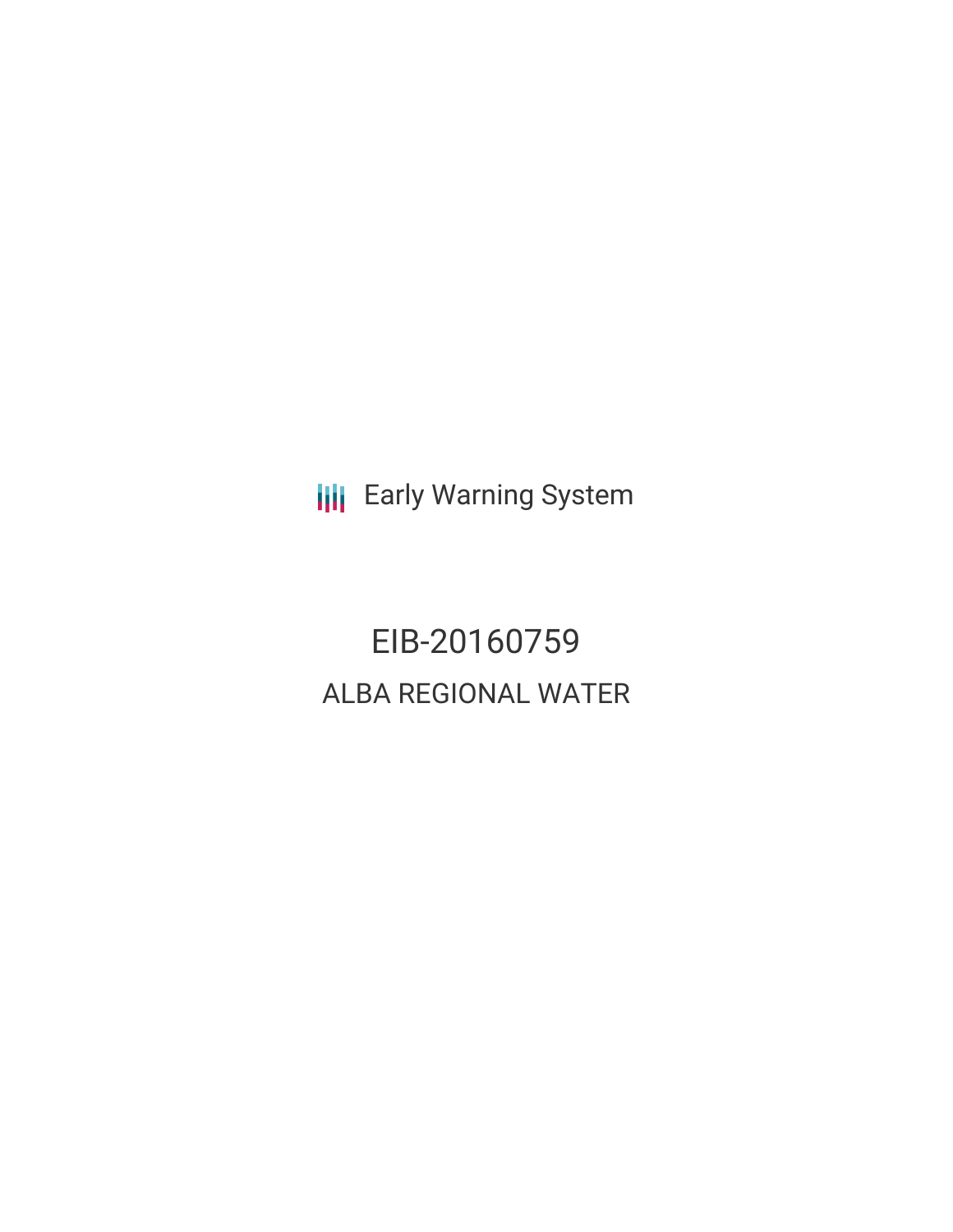# **Quick Facts**

| <b>Countries</b>               | Romania                              |
|--------------------------------|--------------------------------------|
| <b>Financial Institutions</b>  | European Investment Bank (EIB)       |
| <b>Status</b>                  | Proposed                             |
| <b>Bank Risk Rating</b>        | U                                    |
| <b>Borrower</b>                | <b>SC APA CTTA SA</b>                |
| <b>Sectors</b>                 | Infrastructure, Water and Sanitation |
| <b>Investment Amount (USD)</b> | \$12.80 million                      |
| <b>Project Cost (USD)</b>      | \$121.50 million                     |
|                                |                                      |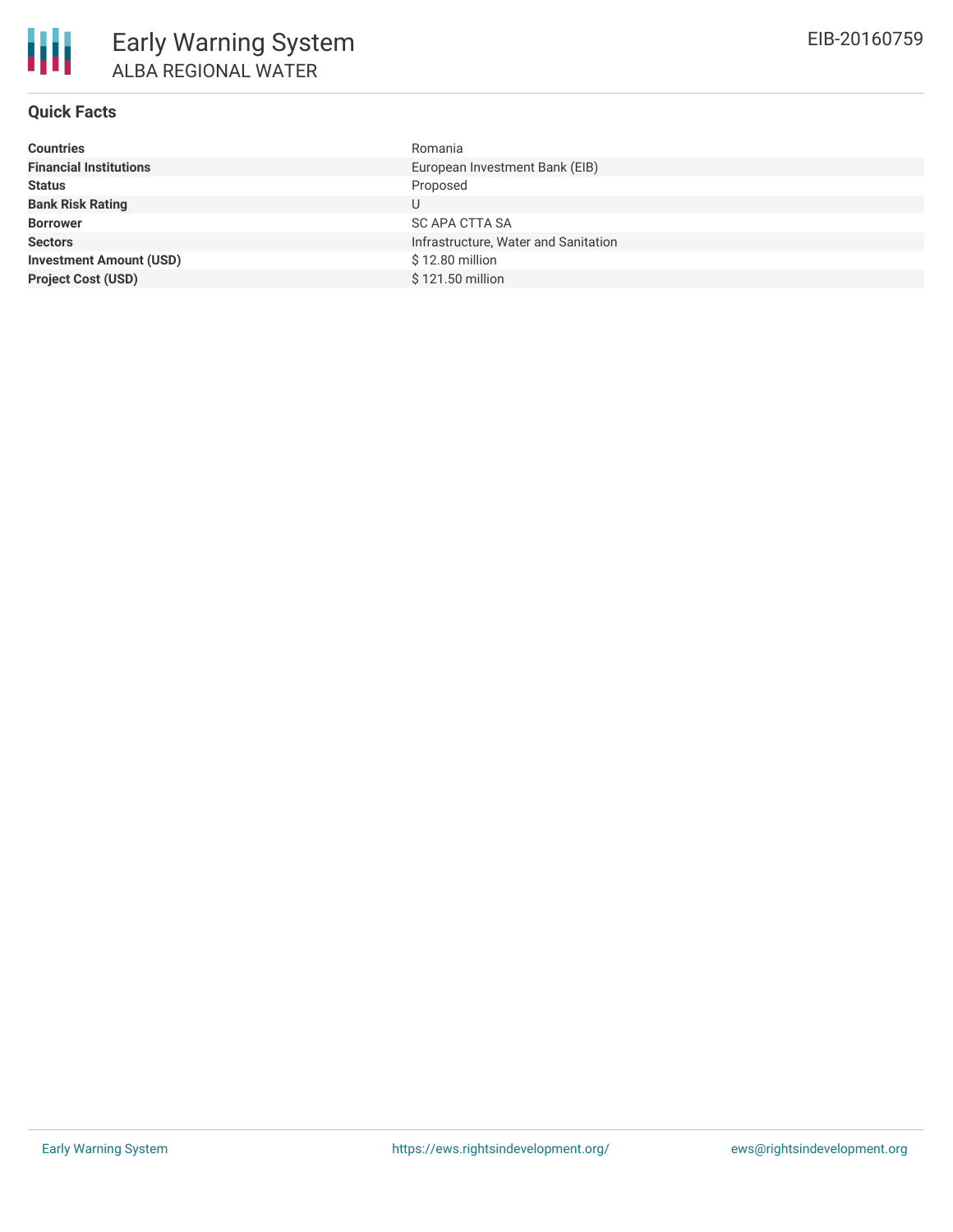

## **Project Description**

This project involves financing for Alba County regional operator's contribution during the 2014-2020 programming period to the investment program funded by the Large Infrastructure Operational Programme

According to bank documents, this project will improve and extend the water supply and sanitation infrastructure in Alba County, within the Large Infrastructure Operational Programme 2014-2020, in order to accelerate the process of complying with Romania's commitments in the EU Accession Treaty and bringing the sector in line with the standards set by Directive 91/271/EEC and Directive 98/83/EC.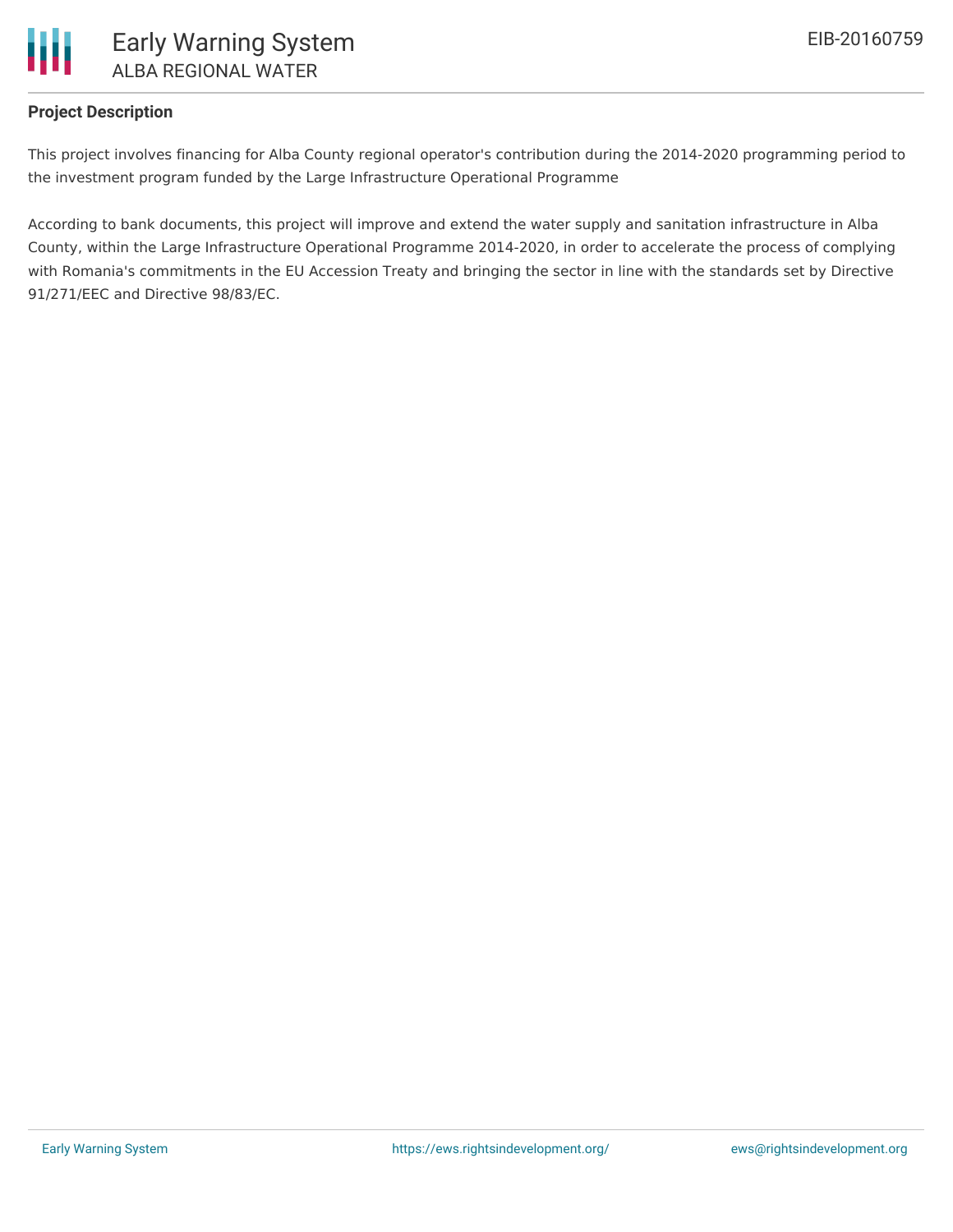## **Investment Description**

冊

European Investment Bank (EIB)